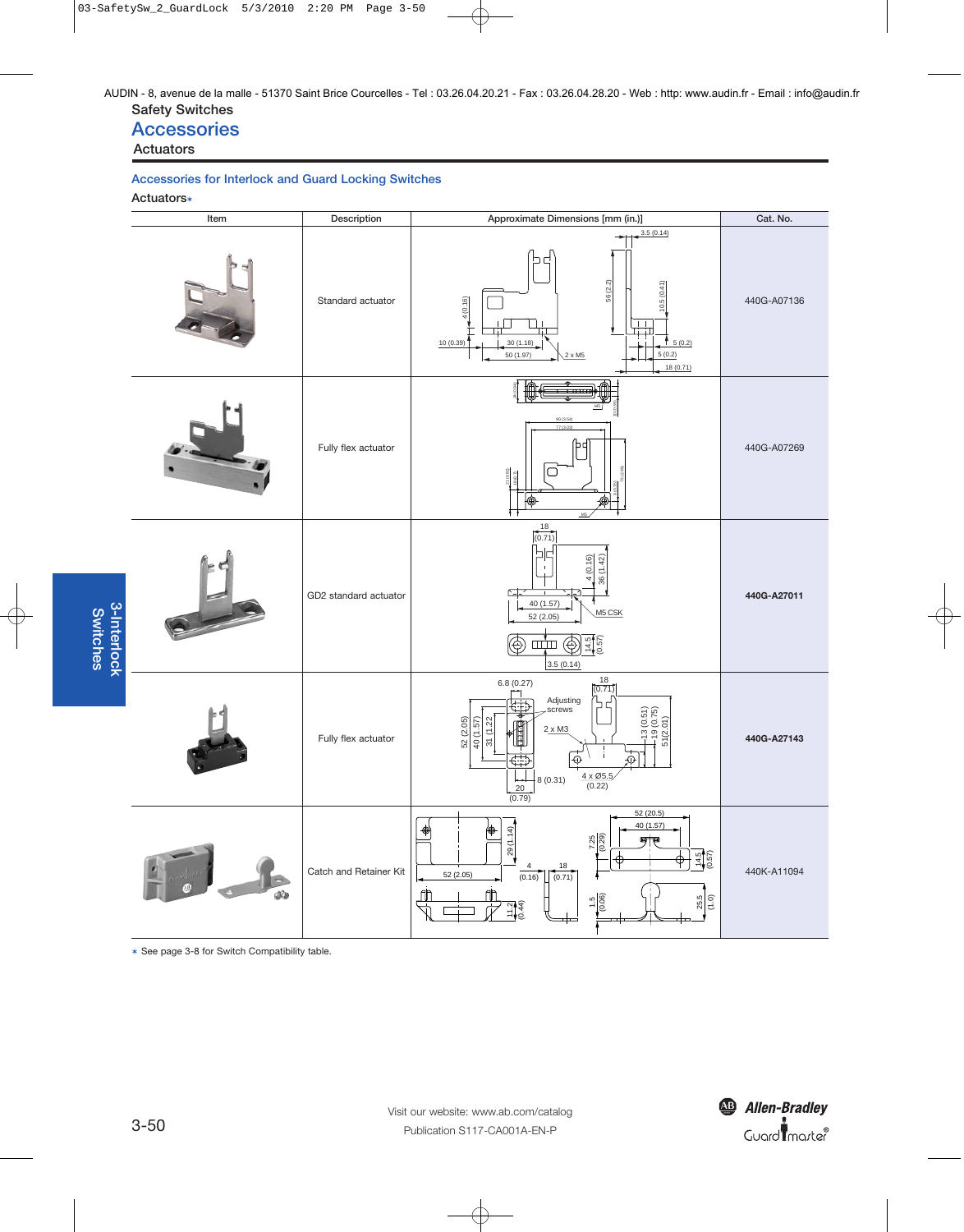# **Accessories**

**Actuators**

| Actuators* (continued) |                                                |                                                                                                                                                                                               |             |  |
|------------------------|------------------------------------------------|-----------------------------------------------------------------------------------------------------------------------------------------------------------------------------------------------|-------------|--|
| Item                   | Description                                    | Approximate Dimensions [mm (in.)]                                                                                                                                                             | Cat. No.    |  |
|                        | Standard actuator                              | 3.5<br>$\frac{17.5}{(0.69)}$<br>(0.14)<br>31.2(1.23)<br>5(0.2)<br>P<br>$\frac{14.5}{(0.57)}$<br>M5 CSK<br>40 (1.57)<br>52(2.05)                                                               | 440K-A11095 |  |
|                        | GD2 flat actuator                              | 3.5<br>$\frac{17.5}{(0.69)}$<br>(0.14)<br>コ<br>57 (2.24)<br>$\frac{25}{(0.98)}$<br>H<br>36(1.42)                                                                                              | 440K-A11112 |  |
| Ŵ                      | Replacement Alignment<br>Guide                 | $\frac{35(1.38)}{29(1.14)}$<br>⊕<br>20.7 (0.81)<br>32.7 (1.29)<br>52(2.05)<br>20.7 (0.81)<br>32.7(1.29)                                                                                       | 440K-A11115 |  |
| og                     | Alignment guide with<br>semi-flexible actuator | 46.5(1.83)<br>$8.5\,$<br>(0.33)<br>35 29 <br>$20.7 -$<br>(0.81)<br>32.7<br>$1^{4}$<br>(0.55)<br>(1.29)<br>55.5(2.19)<br>$52.0^{\ast}$<br>(2.04)<br>40 (1.57)<br>(0.61)<br>⊛<br>一個<br>14(0.55) | 440K-A11144 |  |
| $n - 1$                | Standard actuator                              | 3.5<br>17.5<br>(0.69)<br>(0.14)<br>2(1.23)<br>5(0.2)<br>က်<br>⊾<br>レ<br>$\frac{14.5}{(0.57)}$<br>M5 CSK<br>40 (1.57)<br>52(2.05)                                                              | 440K-A11238 |  |
|                        | Extended flat actuator                         | i <del>ww.</del>                                                                                                                                                                              | 440K-A17116 |  |

✶ See page 3-8 for Switch Compatibility table.

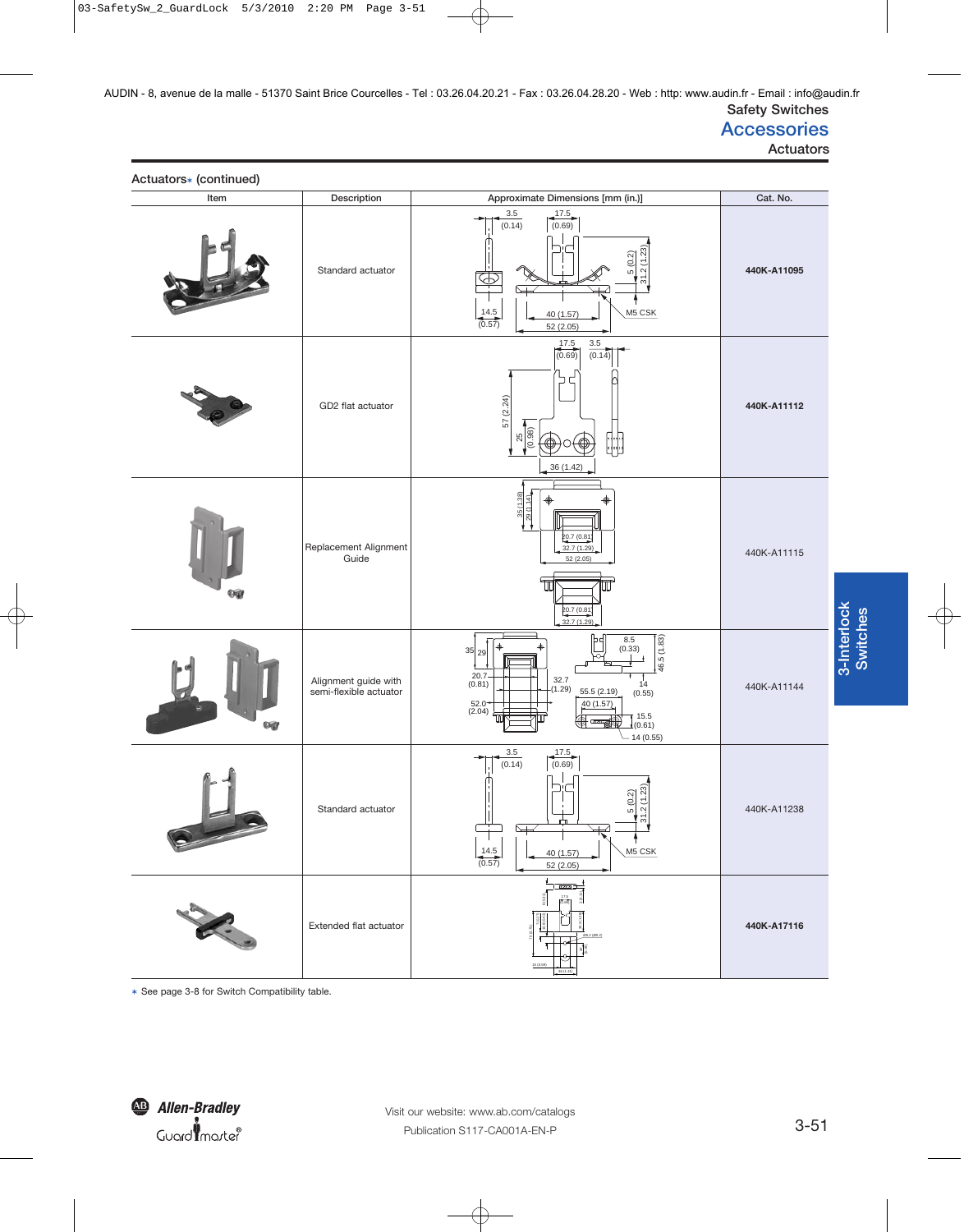**Safety Switches** AUDIN - 8, avenue de la malle - 51370 Saint Brice Courcelles - Tel : 03.26.04.20.21 - Fax : 03.26.04.28.20 - Web : http: www.audin.fr - Email : info@audin.fr

## **Accessories**

#### **Actuators**

**Actuators**✶ **(continued)**

| Item              | Description                                                    | Approximate Dimensions [mm (in.)]                                                                                                                                                                                  | Cat. No.    |
|-------------------|----------------------------------------------------------------|--------------------------------------------------------------------------------------------------------------------------------------------------------------------------------------------------------------------|-------------|
|                   | 90° actuator, not to be<br>used with metal<br>alignment guide  | 23 (0.91)<br>18.25 (0.72)<br>24(0.94)<br>7.5(0.3)<br>8.75 (0.34)<br>TT.<br>गाना<br>29(1.14)<br>$\frac{8(0.31)}{2}$<br>3(0.12)<br>M4<br>1(0.04)<br>12<br>(0.47)<br>3(0.12)                                          | 440K-A21006 |
|                   | Flat actuator, not to be<br>used with metal<br>alignment guide | 12 (0.47)<br>3(0.12)<br>M4<br>非<br>15 (0.59)<br>25(0.98)                                                                                                                                                           | 440K-A21014 |
|                   | Metal alignment guide<br>with semi-flexible<br>actuator        | 12(0.47)<br>14(0.55)<br>8.5(0.33)<br>40 (1.57)<br>ر به هـ+<br>15.5(0.61)<br>40 (1.57)<br>55.5 (2.19)                                                                                                               | 440K-A21030 |
| <b>CONTRACTOR</b> | Metal Alignment Guide                                          | 19 (0.75)<br>6<br>$\mathsf 3$<br>(0.24)<br>(0.12)<br>13.5<br>(0.53)<br>13(0.51)<br>25(0.98)                                                                                                                        | 440K-A21069 |
| q                 | Alignment guide with<br>fully-flexible actuator                | $\frac{18}{(0.71)}$<br>ጎ<br>በ<br>$\sim$ $\sim$<br>13 (0.51)<br>$\frac{190.7}{1(2.0)}$<br>$2 \times M3$<br>হি<br>Ф<br>4 x Ø5.5 (Ø0.22)<br>ma<br>6.8(0.27)<br>31(1.22)<br>8(0.31)<br>40 (1.57)<br>20 (0.<br>52(2.05) | 440K-A27010 |

✶ See page 3-8 for Switch Compatibility table.

**R**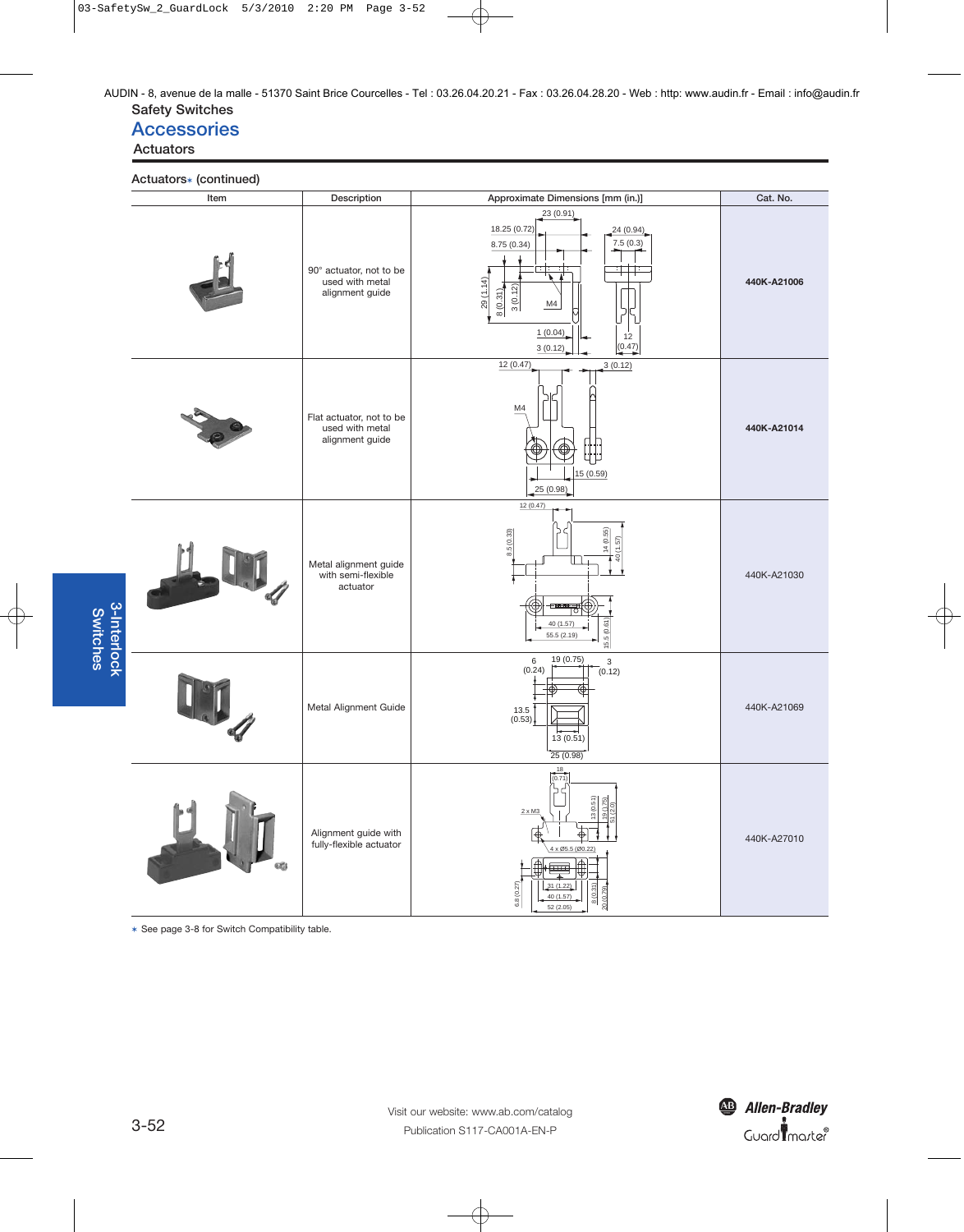### **Accessories**

**Beacons, Bulbs and Conduits**

| <b>Beacons and Bulbs</b> |  |  |
|--------------------------|--|--|

| Item | Description                                                                                                 | Cat. No.    |
|------|-------------------------------------------------------------------------------------------------------------|-------------|
|      | Indicator, M20 Conduit Pilot Light-Amber Lens T-3 1/4 Insert Use T-3 1/4 Bulb<br>(Sold Separately)          | 440A-A19001 |
|      | Indicator, M20 Conduit Pilot Light-Red Lens T-3 1/4 Insert Use T-3 1/4 Bulb<br>(Sold Separately)            | 440A-A19002 |
|      | Indicator, 1/2 inch NPT Conduit Pilot Light-Amber Lens T-3 1/4 Insert Use T-3 1/4 Bulb<br>(Sold Separately) | 440A-A19005 |
|      | Indicator, 1/2 inch NPT Conduit Pilot Light-Red Lens T-3 1/4 Insert Use T-3 1/4 Bulb<br>(Sold Separately)   | 440A-A19007 |
|      | Bulb, 24V for Conduit Pilot Light 2.8W T-3 1/4 Bulb, Miniature Screw Base                                   | 440A-A09056 |
|      | Bulb, 110V for Conduit Pilot Light 2.6W T-3 1/4 Bulb, Miniature Screw Base                                  | 440A-A09055 |
|      | Bulb, 240V for Conduit Pilot Light 0.75W T-3 1/4 Bulb, Miniature Screw Base                                 | 440A-A09054 |
|      | Red LED Bulb, 24V AC/DC for Conduit Pilot Light<br><b>Bayonet Style Insert</b>                              | 800T-N319R  |
|      | Amber LED Bulb, 24V AC/DC for Conduit Pilot Light<br><b>Bayonet Style Insert</b>                            | 800T-N319A  |
|      | Red LED Bulb, 120V AC for Conduit Pilot Light<br><b>Bayonet Style Insert</b>                                | 800T-N320R  |
|      | Amber LED Bulb, 120V AC for Conduit Pilot Light<br><b>Bayonet Style Insert</b>                              | 800T-N320A  |

#### **Conduit Accessories**

| Item | Description                                                                  | Cat. No.    |
|------|------------------------------------------------------------------------------|-------------|
|      | Blanking plug, M20 conduit                                                   | 440A-A07265 |
|      | Cable Grip, M16 Conduit, Accommodates Cable Diameter 47 mm (0.270.16 in.)    | 440A-A09004 |
|      | Cable grip, M20 conduit, accommodates cable diameter 710.5 mm (0.270.41 in.) | 440A-A09028 |
|      | Adaptor, conduit, M20 to 1/2 inch NPT, plastic                               | 440A-A09042 |
|      | Adaptor, Conduit, 1/2 inch NPT to M16, Brass                                 | 440A-A09093 |
|      | Adaptor, Conduit, M16 to 1/2 inch NPT, Brass                                 | 440A-A09094 |

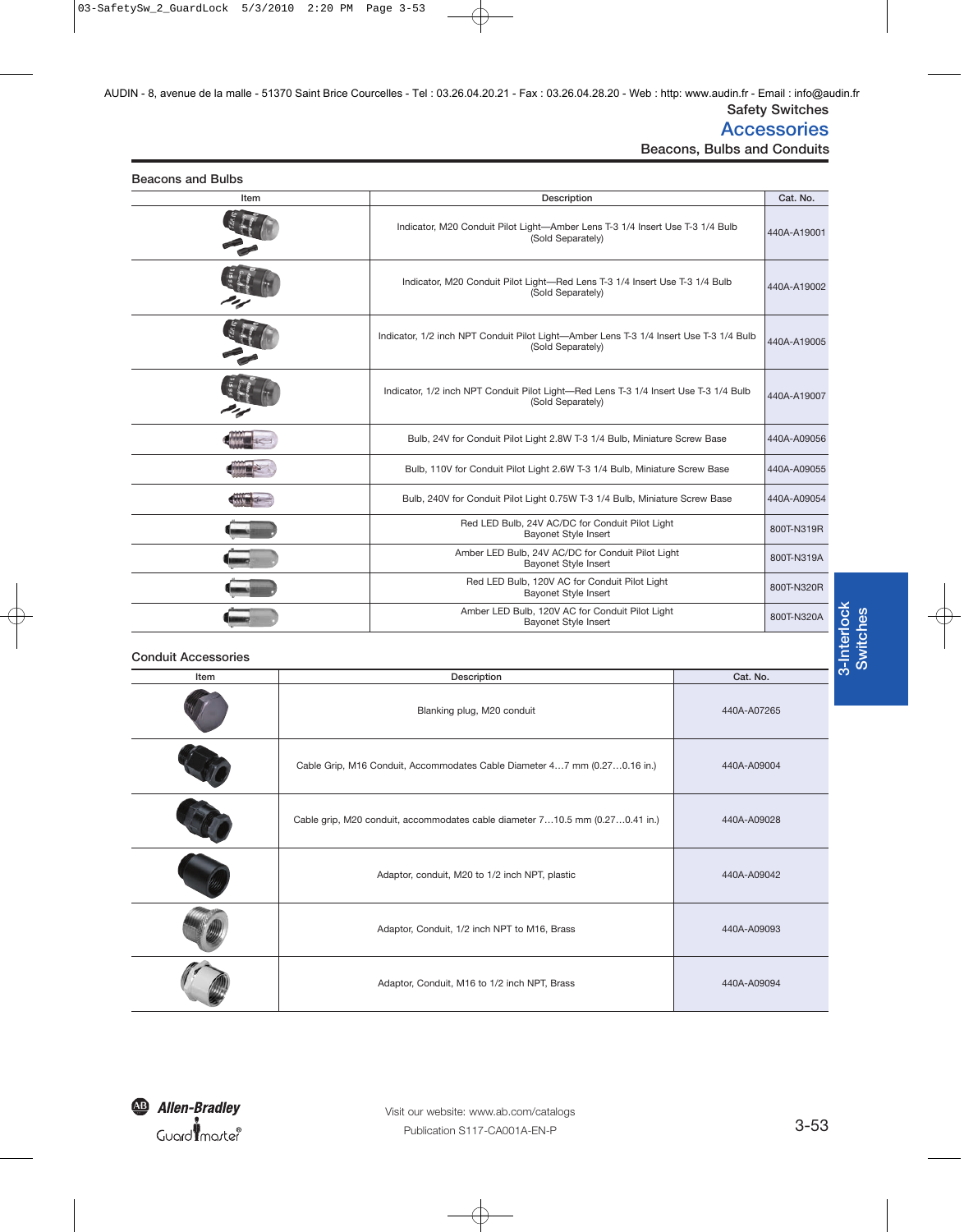**Safety Switches** AUDIN - 8, avenue de la malle - 51370 Saint Brice Courcelles - Tel : 03.26.04.20.21 - Fax : 03.26.04.28.20 - Web : http: www.audin.fr - Email : info@audin.fr

## **Accessories**

**Replacement and Dust Covers, Emergency Override, and Flex Release**

#### **Replacement Covers**

| Item | Description                                                         | Cat. No.     |
|------|---------------------------------------------------------------------|--------------|
|      | <b>Elf<sup>TM</sup></b>                                             | 440A-A33085  |
|      | Cadet™                                                              | 440A-A21115  |
|      | Trojan T15                                                          | 440A-A11499  |
|      | Trojan 5 Standard Models Only                                       | 440A-A11495  |
|      | Trojan T5 GD2                                                       | 440A-A11496  |
|      | Trojan T6 Standard Models Only                                      | 440A-A11497  |
|      | Trojan T6 GD2                                                       | 440A-A11498  |
|      | 440G-MT No LED, No Override                                         | 440G-MT47120 |
|      | 440G-MT LED and Override                                            | 440G-MT47123 |
|      | Cover for TLS-1 with external override key for series D and earlier | 440G-A27140  |
|      | Cover for TLS-3 with external override key for series D and earlier | 440G-A27142  |
|      | Cover for TLS-1 with override key attached for series D and earlier | 440G-A27207  |
|      | Cover for TLS-3 with override key attached for series D and earlier | 440G-A27208  |
|      | Atlas Replacement End Cap                                           | 440G-A07180  |

#### **Dust Covers**

| Item | <b>Applicable Switch</b>                              | Cat. No.    |
|------|-------------------------------------------------------|-------------|
|      | Elf Cadet                                             | 440K-A17182 |
|      | Trojan T15, T5, and T6 All Models<br>MT G2<br>440G-MT | 440K-A17180 |
|      | TLS-GD2                                               | 440K-A17183 |
|      | Atlas 5                                               | 440K-A17181 |

#### **Emergency Override**

| Item | <b>Description</b>                                                  | Cat. No.    |
|------|---------------------------------------------------------------------|-------------|
|      | TLS-GD2/440G-MT Solenoid Emergency Override<br>(See Warning below.) | 440G-A36026 |

|  | WARNING: Do not attach the Emergency Override Key to the TLS-GD2/440G-MT switch. |
|--|----------------------------------------------------------------------------------|
|--|----------------------------------------------------------------------------------|

**Flex Release**

| Item | Description                               | Approximate Dimensions [mm (in.)]                                                                                                                                            | Cat. No.    |
|------|-------------------------------------------|------------------------------------------------------------------------------------------------------------------------------------------------------------------------------|-------------|
|      | Flexible Release-1 m<br>$(3.28 ft)$ Cable | $-125(4.9)$<br>$-100(3.93)$ -                                                                                                                                                | 440G-A27356 |
|      | Flexible Release-3 m<br>$(9.84 ft)$ Cable | 60<br>$\circ$ in<br>$\rightleftarrows\blacksquare$<br>$(2.36)$ $(1.57)$<br>$-4 \times M5$<br>7.I.I.<br>95<br>⊯<br>₩₽<br>부품당<br>(3.7)<br>(0.31)<br>$-150(5.9)$<br>$-65(2.55)$ | 440G-A27357 |



 $\overline{a}$